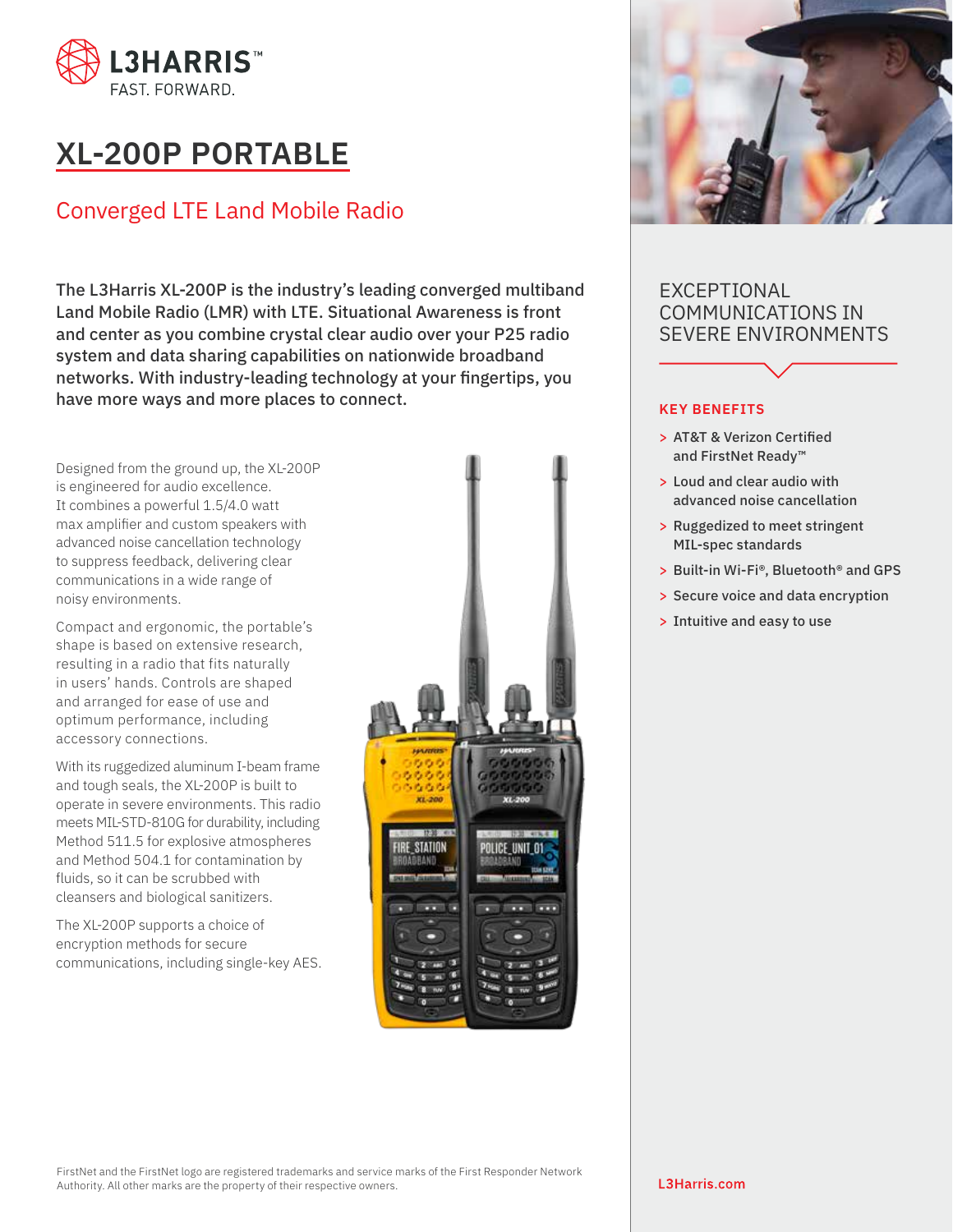#### SPECIFICATIONS FOR: XL-200P PORTABLE FULL—SPECTRUM MULTIBAND RADIO

| <b>GENERAL</b>                                                                                                                                                                               |                                                                                                                                                                                                                                                                                                                                                                                                                                          |  |  |  |  |
|----------------------------------------------------------------------------------------------------------------------------------------------------------------------------------------------|------------------------------------------------------------------------------------------------------------------------------------------------------------------------------------------------------------------------------------------------------------------------------------------------------------------------------------------------------------------------------------------------------------------------------------------|--|--|--|--|
| <b>Radio Models:</b><br><b>Full Keypad</b><br><b>Partial Keypad</b>                                                                                                                          | TFT LCD w/DTMF keypad, navigation cluster, soft keys<br>TFT LCD w/partial keypad, navigation cluster, soft keys                                                                                                                                                                                                                                                                                                                          |  |  |  |  |
| Dimensions w/Battery (H x W x D)                                                                                                                                                             | $5.8 \times 2.3 \times 1.4$ in $(148.0 \times 60.0 \times 36.0$ mm)                                                                                                                                                                                                                                                                                                                                                                      |  |  |  |  |
| Weight                                                                                                                                                                                       | w/Battery and Antenna<br>w/o Battery and Antenna<br>w/ Battery, Antenna and LTE Modem<br>18.2 oz (516 g)<br>16.2 oz (464 g)<br>10.4 oz (296 g)                                                                                                                                                                                                                                                                                           |  |  |  |  |
| <b>Housing Colors</b>                                                                                                                                                                        | Midnight Black, High-Visibility Yellow and High-Visibility Green                                                                                                                                                                                                                                                                                                                                                                         |  |  |  |  |
| Interfaces:<br><b>Front Display</b><br><b>Top Display</b><br>Keypad<br><b>Buttons</b><br>Tx / Rx Indicator                                                                                   | 320 x 178 pixels, 1.8 inch transflective LCD, 16-bit color with backlight<br>128 x 32 pixels, 1.1 inch multi-color backlight, sunlight readable<br>Backlight, 3 soft keys, 5-way navigation key, full DTMF keypad<br>Large PTT button, on/off knob, volume knob, red emergency button, 16-position top-mounted rotary knob, 2-position<br>concentric switch, 4-position toggle switch, 3 programmable side buttons<br>Multi-colored LEDs |  |  |  |  |
| <b>Channel / Talkgroup Capacity</b>                                                                                                                                                          | 1,250 total conventional channels and 13,824 total talkgroups                                                                                                                                                                                                                                                                                                                                                                            |  |  |  |  |
| Radio programming                                                                                                                                                                            | Firmware, personalities and feature set over Wi-Fi                                                                                                                                                                                                                                                                                                                                                                                       |  |  |  |  |
| <b>Transceiver</b>                                                                                                                                                                           | <b>Channel Capacity</b><br><b>Supported Bands</b><br>12,500 (1,250 per mission plan)<br>VHF, UHF and 700/800 MHz and LTE (optional)                                                                                                                                                                                                                                                                                                      |  |  |  |  |
| Environmental:<br><b>Relative Humidity</b><br><b>Vibration</b><br><b>Drop Shock</b><br>Immersion <sup>1</sup>                                                                                | 5% @ 140°F (+60°C), 95% @ 122°F (+50°C)<br>USDA LMR Standard, Section 2.15 and MIL-STD-810G, Test Method 514.6<br>1.5 meter drop to concrete (exceeds TIA-603-D)<br>2 meters for 4 hours in accordance with MIL-STD-810G/IP68                                                                                                                                                                                                            |  |  |  |  |
| Operating Temperature <sup>2</sup>                                                                                                                                                           | -22° to +140°F (-30° to +60°C)                                                                                                                                                                                                                                                                                                                                                                                                           |  |  |  |  |
| Storage Temperature <sup>3</sup>                                                                                                                                                             | $-40^{\circ}$ to $+176^{\circ}$ F (-40° to +80°C)                                                                                                                                                                                                                                                                                                                                                                                        |  |  |  |  |
| <b>Altitude</b>                                                                                                                                                                              | <b>In Transit</b><br><b>Operational</b><br>15,000 feet (4,572 meters)<br>40,000 feet (12,192 meters)                                                                                                                                                                                                                                                                                                                                     |  |  |  |  |
| <b>Electrical Input Voltage</b>                                                                                                                                                              | 7.5 VDC (nominal)                                                                                                                                                                                                                                                                                                                                                                                                                        |  |  |  |  |
| <b>GPS/GNSS Specifications:</b><br><b>Channels</b><br><b>Tracking Sensitivity (dBm)</b><br><b>Acquisition Sensitivity (dBm)</b><br>Cold Start w/-130 dBm input<br>Hot Start w/-130 dBm input | P25 standard Tier 2 and L3Harris in-band<br>52<br>-166 (GPS), -163 (GLONASS)<br>$-146$ (GPS)<br>$<$ 35 seconds<br><1 second                                                                                                                                                                                                                                                                                                              |  |  |  |  |
| Safety:<br><b>Hazardous Location Options</b><br><b>RoHS Compliant</b>                                                                                                                        | Approved for use in the U.S. and Canada in Class I, Division 2 Groups A, B, C and D hazardous locations                                                                                                                                                                                                                                                                                                                                  |  |  |  |  |

<sup>1</sup> Optional feature

² Extreme low temperatures adversely affect battery life and audio power/ distortion

3 Store batteries at +25°C ± 5°C

| <b>LMR TRANSMITTER</b>                                              |                   |                   |                                       |
|---------------------------------------------------------------------|-------------------|-------------------|---------------------------------------|
| <b>Frequency Bands</b>                                              | VHF*              | UHF*              | 700/800 MHz                           |
| <b>Frequency Ranges (MHz):</b><br>Option $1 (U.S.)$                 | 136-174           | 378-522           | 768-776, 798-806,<br>806-816, 851-861 |
| Option 2 (International)                                            | 136-174           | 378-522           | 763-776, 793-806,<br>806-825, 851-870 |
| Rated RF Power/Talkaround (W)                                       | $1 - 6$           | $1 - 5$           | $0.5 - 3$                             |
| Frequency Stability (-30 to +60 $^{\circ}$ C)                       | $±1.0$ ppm        | $±1.0$ ppm        | $±1.0$ ppm                            |
| <b>Modulation Limiting (kHz)</b>                                    | 2.5, 4, 5 (FM)    | $2.5, 4, 5$ (FM)  | $2.5, 4, 5$ (FM)                      |
| <b>Audio Response (dB)</b>                                          | $+1/-3$           | $+1/-3$           | $+1/-3$                               |
| Spurious and Harmonics (dBc)                                        | -80 (FCC Part 90) | -80 (FCC Part 90) | -80 (FCC Part 90)                     |
| FM Hum and Noise Companion Receiver (dB):<br>@ 25 kHz<br>@ 12.5 kHz | 70<br>47          | 60<br>47          | 55<br>45                              |
| <b>Audio Distortion (%)</b>                                         | < 1.25            | < 1.25            | < 1.25                                |
| <b>Project 25 Modulation Fidelity (%)</b>                           | 1.0               | 1.0               | 1.0                                   |
| Project 25 Adjacent Channel Power (dBc)                             | >71               | >71               | >71                                   |

\*Full-spectrum multiband VHF and UHF product is compliant with applicable FCC narrowbanding mandate below 512 MHz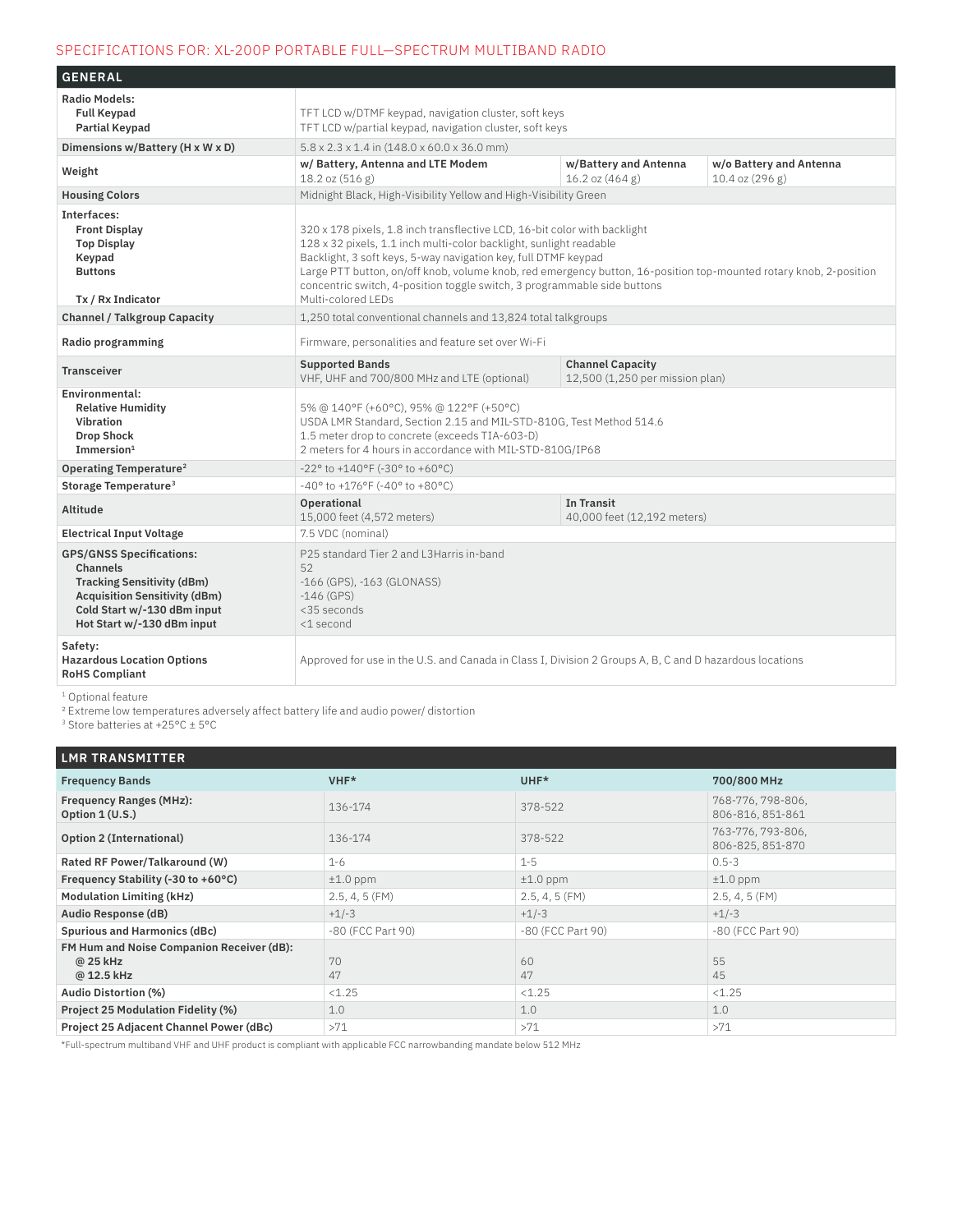#### SPECIFICATIONS FOR: XL-200P PORTABLE FULL—SPECTRUM MULTIBAND RADIO

| <b>REGULATORY DATA</b> |                     |                        |                            |                                |                                                    |                                            |                          |
|------------------------|---------------------|------------------------|----------------------------|--------------------------------|----------------------------------------------------|--------------------------------------------|--------------------------|
| <b>Frequency Range</b> | <b>RF</b><br>Output | Frequency<br>Stability | FCC Type Acceptance No.    | Applicable<br><b>FCC Rules</b> | <b>Industry Canada</b><br><b>Certification No.</b> | Applicable Industry<br><b>Canada Rules</b> | <b>NTIA</b><br>Cert. No. |
| 136-174 MHz            | 6 W                 | $±1.0$ ppm             | OWDTR-0133-E, OWDTR-0145-E | 22, 74, 80, 90                 | 3636B-0133, 3636B-0145                             | RSS-119                                    | SPS-217 49/1             |
| 378-522 MHz            | 5 W                 | $±1.0$ ppm             | OWDTR-0133-E, OWDTR-0145-E | 22, 74, 80, 90                 | 3636B-0133, 3636B-0145                             | RSS-119                                    | SPS-217 49/1             |
| 768-776 MHz            | 3 W                 | $±1.0$ ppm             | OWDTR-0133-E, OWDTR-0145-E | 90                             | 3636B-0133, 3636B-0145                             | RSS-119                                    |                          |
| 798-806 MHz            | 3 W                 | $±1.0$ ppm             | OWDTR-0133-E, OWDTR-0145-E | 90                             | 3636B-0133, 3636B-0145                             | RSS-119                                    |                          |
| 806-816 MHz            | 3 W                 | $±1.0$ ppm             | OWDTR-0133-E               | 90                             | 3636B-0133                                         | RSS-119                                    |                          |
| 806-825 MHz            | 3 W                 | $±1.0$ ppm             | OWDTR-0145-F               | 90                             | 3636B-0145                                         | RSS-119                                    |                          |
| 851-861 MHz            | 3 W                 | $±1.0$ ppm             | OWDTR-0133-E               | 90                             | 3636B-0133                                         | RSS-119                                    |                          |
| 851-869 MHz            | 3 W                 | $±1.0$ ppm             | OWDTR-0145-E               | 90                             | 3636B-0133                                         | RSS-119                                    |                          |
| 2402-2480 MHz          | 0.2W                | N/A                    | OWDTR-0133-E, OWDTR-0145-E | 15                             | 3636B-0133, 3636B-0145                             | RSS-119                                    |                          |
| 5180-5825 MHz          | 0.1W                | N/A                    | OWDTR-0133-E, OWDTR-0145-E | 15                             | 3636B-0133, 3636B-0145                             | RSS-119                                    |                          |

| <b>LMR RECEIVER</b>                                                           |                                                                  |                    |                                      |
|-------------------------------------------------------------------------------|------------------------------------------------------------------|--------------------|--------------------------------------|
| <b>Frequency Bands</b>                                                        | <b>VHF</b>                                                       | <b>UHF</b>         | 700/800 MHz                          |
| <b>Frequency Ranges (MHz):</b><br>Option 1 (U.S.)<br>Option 2 (International) | 136-174<br>136-174                                               | 378-522<br>378-522 | 768-776, 851-861<br>763-776, 851-870 |
| <b>Channel Spacing (kHz)</b>                                                  | 25 (wideband*), 12.5 (narrowband), 6.25 equiv (TDMA P25 Phase 2) |                    |                                      |
| Frequency Stability (-30 to +60°C)                                            | $±1.0$ ppm                                                       | $±1.0$ ppm         | $±1.0$ ppm                           |
| Sensitivity (dBm):<br>@12 dB SINAD                                            | $-122$                                                           | $-121$             | $-121(700 MHz)$<br>$-120(800 MHz)$   |
| Project 25 Reference Sensitivity (dBm):<br>@ 5% BER                           | $-122$                                                           | $-121$             | $-120.5$                             |
| Analog Selectivity (dB):<br>@ 25 kHz<br>@ 12.5 kHz                            | 77<br>71                                                         | 77<br>70           | 74<br>64                             |
| <b>Project 25 Adjacent Channel Rejection (dB)</b>                             | 66.2                                                             | 62.2               | 62                                   |
| Offset Channel Selectivity (dB):<br>@ NPSPAC                                  | N/A                                                              | N/A                | 30                                   |
| <b>Intermodulation (dB)</b>                                                   | 80                                                               | 81                 | 77                                   |
| Spurious and Image Rejection (dB)                                             | 90                                                               | 87                 | 80                                   |
| FM Hum and Noise (dB):<br>@ 25 kHz<br>@ 12.5 kHz                              | $-60$<br>$-55$                                                   | $-60$<br>$-53$     | $-55$<br>$-50$                       |
| Audio Output - Rated / Max (mW)                                               | 1500/4000                                                        | 1500/4000          | 1500/4000                            |
| Audio Distortion @ Rated Power (%)                                            | 1.1                                                              | 1.1                | 1.1                                  |

\*Full-spectrum multiband VHF and UHF product is compliant with applicable FCC narrowbanding mandate below 512 MHz

| <b>ENVIRONMENTAL STANDARD</b> |                                             |                | <b>BROADBAND</b>            |                                                    |                                                                                                |
|-------------------------------|---------------------------------------------|----------------|-----------------------------|----------------------------------------------------|------------------------------------------------------------------------------------------------|
| <b>Applicable MIL-STD</b>     | <b>Parameter</b>                            | <b>Methods</b> | <b>Procedure/Categories</b> |                                                    | 3GPP Release 11, Category 12, Power                                                            |
| MIL-STD-810G*                 | Low pressure                                | 500.5          | 1, 2                        | <b>LTE Protocol</b>                                | Class 3 UE with support for OoS OCI                                                            |
|                               | High temperature                            | 501.5          | 1, 2                        |                                                    | FCC ID: N7NEM75S<br>4G LTE Bands: B2, B4, B5, B12, B13,                                        |
|                               | Low temperature                             | 502.5          | 1, 2                        |                                                    |                                                                                                |
|                               | Temperature shock                           | 503.5          | $\mathbf 1$                 | <b>North America</b>                               | B14, B17, B29*, B30*, B66                                                                      |
|                               | Solar radiation                             | 505.5          | $\mathbf 1$                 | LTE Option                                         | 3G Bands: B2, B5<br>Carrier Certification: FirstNet, AT&T,<br>Verizon                          |
|                               | Contamination by fluids                     | 504.1          | $\overline{2}$              |                                                    |                                                                                                |
|                               | Rain                                        | 506.5          | 1, 3                        |                                                    |                                                                                                |
|                               | Humidity                                    | 507.5          | 2                           | International<br><b>LTE Option</b><br>(In selected | 4G LTE Bands: B1, B3, B5, B7, B8, B28<br>3G Bands: B1, B5, B8                                  |
|                               | Salt fog                                    | 509.5          | $\mathbf 1$                 |                                                    |                                                                                                |
|                               | Blowing dust and sand                       | 510.5          | 1, 2                        | countries)                                         |                                                                                                |
|                               | Explosive atmosphere                        | 511.5          | $\mathbf 1$                 |                                                    | 802.11 b/g/n 2.4 GHz and 5 GHz;<br>supports 24 preconfigured and<br>8 user configured networks |
|                               | Immersion in water**                        | 512.5          | 1                           | Wi-Fi                                              |                                                                                                |
|                               | Vibration (minimum integrity)               | 514.6          | 1, Category 24              |                                                    |                                                                                                |
|                               | Vibration (basic transportation)            | 514.6          | 1, Category 4               | <b>Bluetooth</b>                                   | Bluetooth 4.0 (128-bit encryption)                                                             |
|                               | Shock (functional/basic)                    | 516.6          | $\mathbf 1$                 | *Downlink only for Carrier Aggregation             |                                                                                                |
|                               | Shock (transit drop)                        | 516.6          | 4                           |                                                    |                                                                                                |
|                               | Shock (bench handling)                      | 516.6          | 6                           |                                                    |                                                                                                |
| IEC 60529                     | Dust-tight, continuous immersion in water** |                | IP68                        |                                                    |                                                                                                |

\*Also meets equivalent superseded MIL-STD-810D, -E and -F

\*\*Optional feature